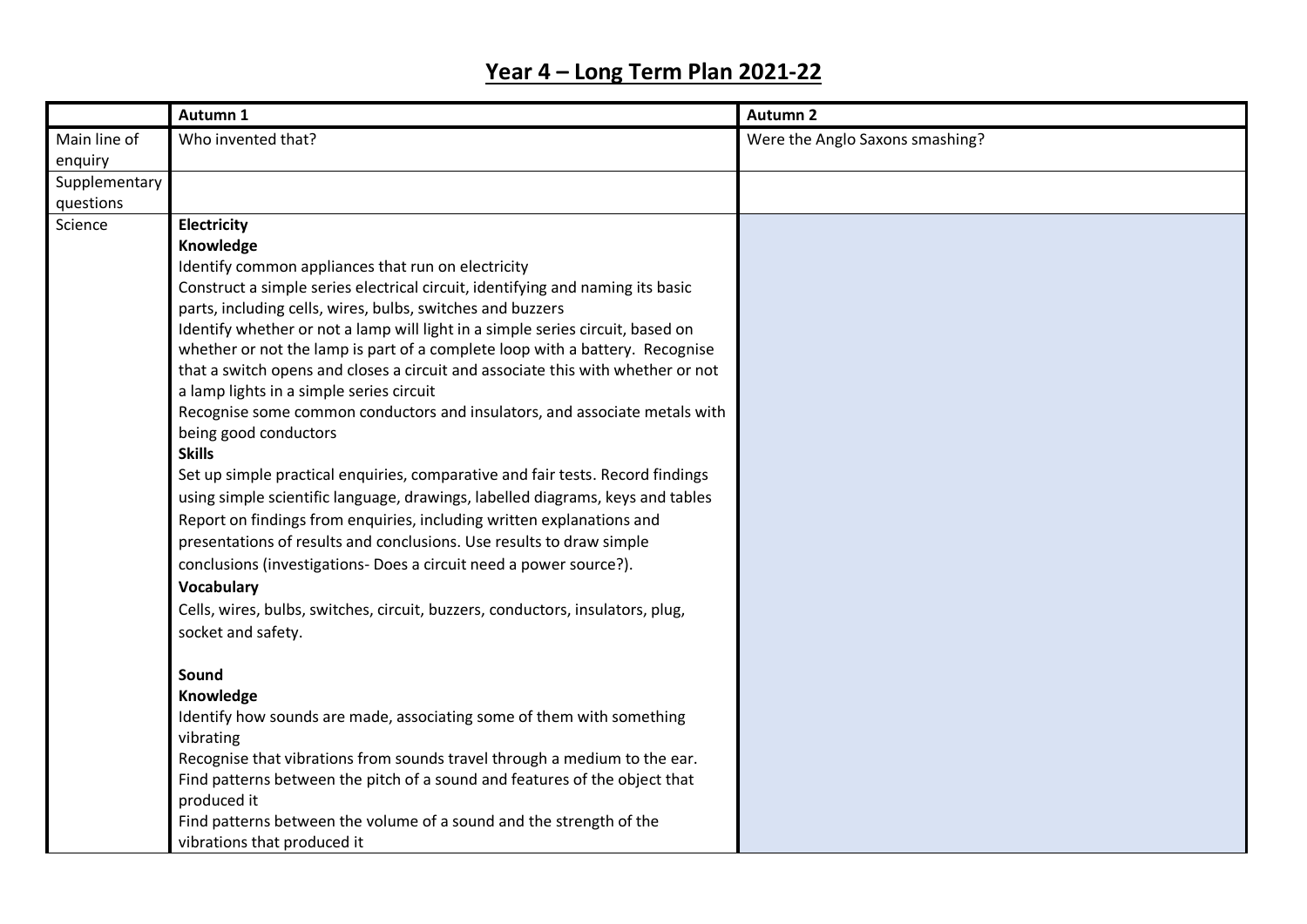|         | Recognise that sounds get fainter as the distance from the sound source<br>increases<br><b>Skills</b><br>Make systematic and careful observations and, where appropriate, take<br>accurate measurements using standard units, using a range of equipment,<br>including thermometers and data loggers. Record findings using simple<br>scientific language, drawings, labelled diagrams, bar charts and tables<br>(Does the distance affect the volume of a sound? Investigation)<br><b>Vocabulary</b><br>Vibrations, volume, data logger distance, travel, air, waves, ear, eardrum,<br>auditory canal, auditory nerve, cochlea, outer ear, pitch, quiet, loud, high and<br>low |                                                                                                                                                                                                                                                                                                                                                                                                                                                                                                                                                                                                                                                                                                                                                                                                                                                                                                                                                                                                                                                                                                                                                                                                                                                                                                              |
|---------|---------------------------------------------------------------------------------------------------------------------------------------------------------------------------------------------------------------------------------------------------------------------------------------------------------------------------------------------------------------------------------------------------------------------------------------------------------------------------------------------------------------------------------------------------------------------------------------------------------------------------------------------------------------------------------|--------------------------------------------------------------------------------------------------------------------------------------------------------------------------------------------------------------------------------------------------------------------------------------------------------------------------------------------------------------------------------------------------------------------------------------------------------------------------------------------------------------------------------------------------------------------------------------------------------------------------------------------------------------------------------------------------------------------------------------------------------------------------------------------------------------------------------------------------------------------------------------------------------------------------------------------------------------------------------------------------------------------------------------------------------------------------------------------------------------------------------------------------------------------------------------------------------------------------------------------------------------------------------------------------------------|
| History |                                                                                                                                                                                                                                                                                                                                                                                                                                                                                                                                                                                                                                                                                 | <b>British settlement by Anglo Saxons and Scots.</b><br>Knowledge<br>Examples include:<br>Roman withdrawal from Britain in c. AD 410 and the fall of the<br>western Roman Empire<br>Britain's settlement by Anglo-Saxons and Scots. Examples include:<br>Scots invasions from Ireland to north Britain (now Scotland)<br>Anglo-Saxon invasions, settlements and kingdoms: place names and<br>village life<br>Anglo-Saxon art and culture<br>Christian conversion - Canterbury, Iona and Lindisfarne<br><b>Skills</b><br>Place events from period studied on a time line. Use terms related to<br>the period and begin to date events. Understand more complex terms<br>e.g. BC/AD (Timeline)<br>Use evidence to reconstruct life in time studied. Identify key features<br>and events look for links and effects in time studied. (Anglo-Saxon life<br>research)<br>Offer a reasonable explanation for some events. Develop a broad<br>understanding of ancient civilisations. Use evidence to build up a<br>picture of a past event. Choose relevant material to present a picture<br>of one aspect of life in time past. Communicate their knowledge and<br>understanding. (The biography of Alfred the Great)<br>Look at the evidence available begin to evaluate the usefulness of<br>different sources. |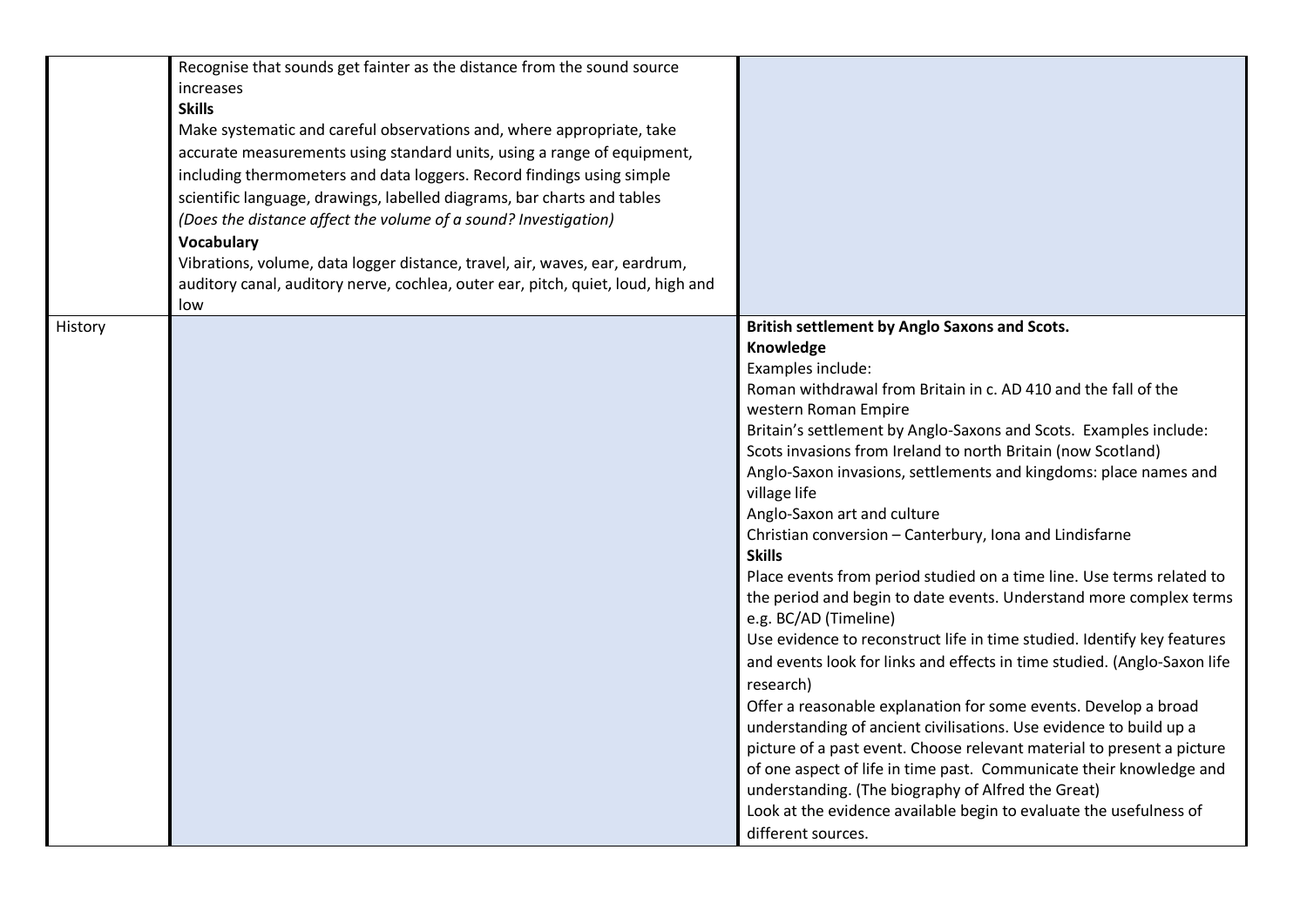|           |                                                                                                                                                             | Use of text books and historical knowledge. (Anglo-Saxon religion and    |
|-----------|-------------------------------------------------------------------------------------------------------------------------------------------------------------|--------------------------------------------------------------------------|
|           |                                                                                                                                                             | research using iPads and textbook)                                       |
|           |                                                                                                                                                             | Recall, select and organise historical information (Alfred the Great     |
|           |                                                                                                                                                             | timeline and inferring).                                                 |
|           |                                                                                                                                                             | Vocabulary                                                               |
|           |                                                                                                                                                             | Soldier, invade, settlement, jewellery, shield, sword, helmet, AD,       |
|           |                                                                                                                                                             | Hastings, battle, Angles, Christianity, Pagans, punishment, kingdom,     |
|           |                                                                                                                                                             | trade, Denmark, Sweden, Norway and pillage.                              |
| Geography |                                                                                                                                                             | Anglo Saxon and Scots' movement patterns and settlements - see           |
|           |                                                                                                                                                             | also geography objectives from Spr 1 - links<br>Knowledge                |
|           |                                                                                                                                                             | Human geography, including: types of settlement and land use,            |
|           |                                                                                                                                                             | economic activity including trade links, and the distribution of natural |
|           |                                                                                                                                                             | resources including energy, food, minerals and water<br><b>Skills</b>    |
|           |                                                                                                                                                             | Name and locate counties and cities of the United Kingdom,               |
|           |                                                                                                                                                             | geographical regions and their identifying human and physical            |
|           |                                                                                                                                                             | characteristics, key topographical features and land-use patterns; and   |
|           |                                                                                                                                                             | understand how some of these aspects have changed over time.             |
|           |                                                                                                                                                             | Locate the world's countries, using maps to focus on Europe (including   |
|           |                                                                                                                                                             | the location of Russia) key physical and human characteristics,          |
|           |                                                                                                                                                             | countries, and major cities.                                             |
|           |                                                                                                                                                             | <b>Vocabulary</b>                                                        |
|           |                                                                                                                                                             | hills, mountains, coasts and rivers                                      |
| Art / DT  | DT-Mini Robots                                                                                                                                              | Chalk and Charcoal Drawings of the Iron Man - Line, Shape, Shading,      |
|           | Knowledge                                                                                                                                                   | <b>Texture</b>                                                           |
|           | To know which materials and tools are needed to create a mini robot. To<br>understand how to adjust the design (following testing) to ensure the dimensions | Knowledge                                                                |
|           | are correct for the main body & the design is stable. To evaluate and decide on                                                                             | To explore the art and imagery used in Art works created by              |
|           | what improvements they would make to their design from their own and a                                                                                      | illustrators whose work is inspired through literature and storytelling. |
|           | collaborative viewpoint.                                                                                                                                    | The techniques the Artists and Illustrators have used and their          |
|           | <b>Skills</b>                                                                                                                                               | significance in Art.                                                     |
|           | Create a written / drawing for a design with annotations and test mini robots main                                                                          | <b>Skills</b>                                                            |
|           | body design with paper to check it will fit onto the base without restricting                                                                               | Record from first hand observation, experience and imagination           |
|           | movement and how it will be fixed in place / stable - problem solving. Use tools                                                                            | Ask and answer questions about the starting points for their work.       |
|           | and equipment safely to effect an appealing, purposeful and functional design.                                                                              | Understand materials and processes used in making art, illustration,     |
|           | Vocabulary                                                                                                                                                  | craft and design.                                                        |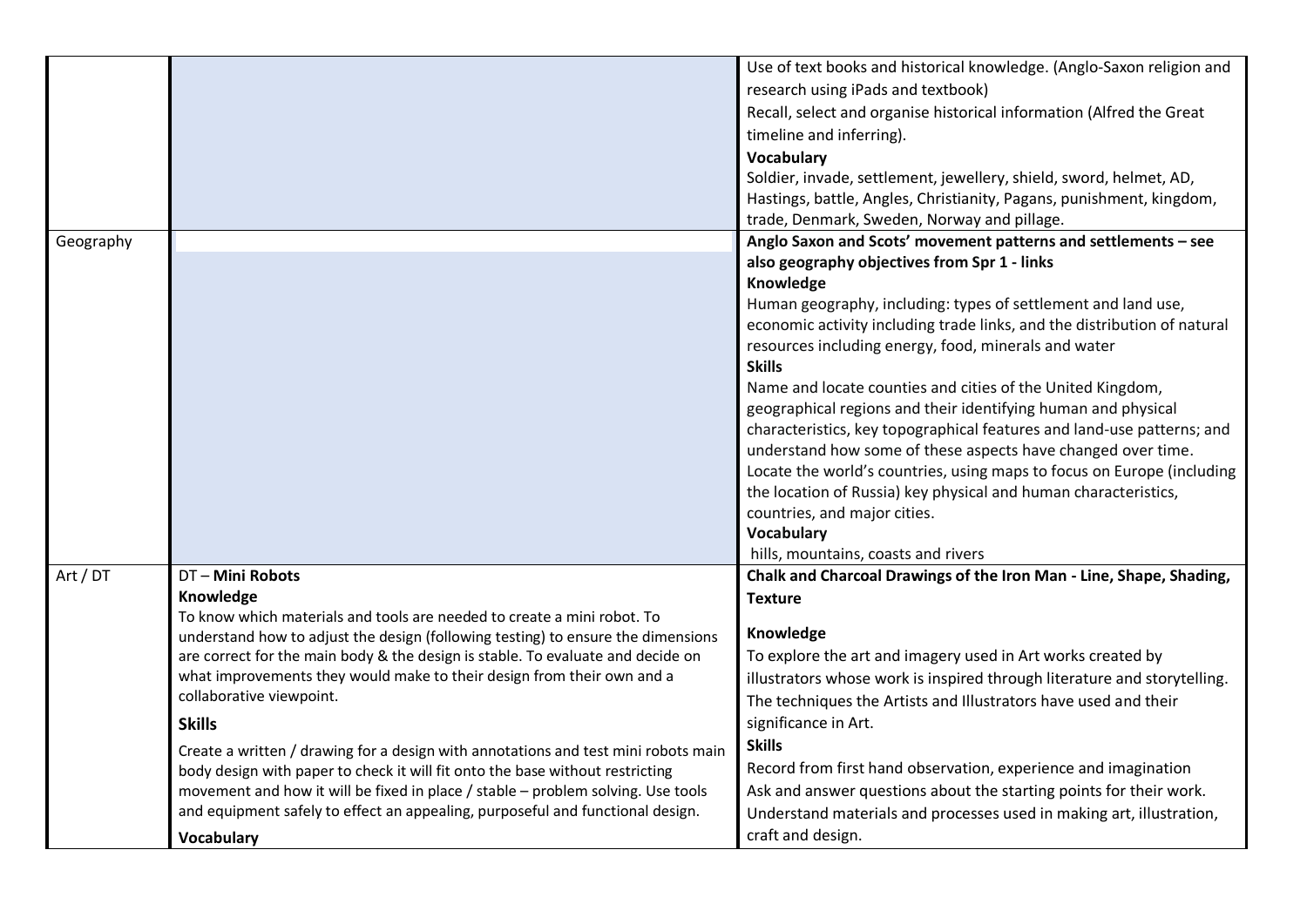|                          | Design, make, evaluate, (potential/movement) energy, materials, tools,<br>equipment, safety, improve. | Create illustrative art work inspired by the story The Iron Man and the<br>illustrations created by artists inspired by the literary work. |
|--------------------------|-------------------------------------------------------------------------------------------------------|--------------------------------------------------------------------------------------------------------------------------------------------|
|                          |                                                                                                       | Vocabulary                                                                                                                                 |
|                          |                                                                                                       | Scale, proportion, accurate, painting, ink, dye, textiles, pencils, crayon,                                                                |
|                          |                                                                                                       | pastels, tint, tone, shading, texture and mark making.                                                                                     |
| English                  | Stimulus/Novel - The Iron Man - Ted Hughes                                                            | Stimulus/Novel - The Iron Man - Ted Hughes                                                                                                 |
|                          | Poetry – (Descriptive Poetry)                                                                         | Non - Fiction - Newspaper Report, Diary                                                                                                    |
|                          | <b>Fiction</b> – Narrative (Writing the next part of the story)                                       |                                                                                                                                            |
| Enrichment<br>Activities | LegoLand                                                                                              |                                                                                                                                            |

|                            | Spring 1                                 | <b>Spring 2</b>                                                                                                                                                                                                                                                                                                                                                                                                                                                                                                                                                                                                                                                                                                                                                                                                                                                                                                                                                                                                                                                                |
|----------------------------|------------------------------------------|--------------------------------------------------------------------------------------------------------------------------------------------------------------------------------------------------------------------------------------------------------------------------------------------------------------------------------------------------------------------------------------------------------------------------------------------------------------------------------------------------------------------------------------------------------------------------------------------------------------------------------------------------------------------------------------------------------------------------------------------------------------------------------------------------------------------------------------------------------------------------------------------------------------------------------------------------------------------------------------------------------------------------------------------------------------------------------|
| Main line of<br>enquiry    | Were the Vikings victorious and vicious? | When is water not water?                                                                                                                                                                                                                                                                                                                                                                                                                                                                                                                                                                                                                                                                                                                                                                                                                                                                                                                                                                                                                                                       |
| Supplementary<br>questions |                                          |                                                                                                                                                                                                                                                                                                                                                                                                                                                                                                                                                                                                                                                                                                                                                                                                                                                                                                                                                                                                                                                                                |
| Science                    |                                          | <b>States of Matter</b><br>Knowledge<br>Compare and group materials together, according to whether they are<br>solids, liquids or gases<br>Observe that some materials change state when they are heated or<br>cooled, and measure or research the temperature at which this happens<br>in degrees Celsius (°C)<br>Identify the part played by evaporation and condensation in the water<br>cycle and associate the rate of evaporation with temperature.<br><b>Skills</b><br>Record findings using simple scientific language, drawings, labelled<br>diagrams and tables (sorting materials, particles, heating and cooling,<br>state of water observation)<br>Set up simple practical enquiries, comparative and fair tests<br>(Investigation-Which fizzy drink has the most carbon dioxide?)<br>Make systematic and careful observations and, where appropriate, take<br>accurate measurements using thermometers. Identify differences,<br>similarities or changes related to simple scientific ideas and processes.<br>(Does the temperature affect how fast towels dry?) |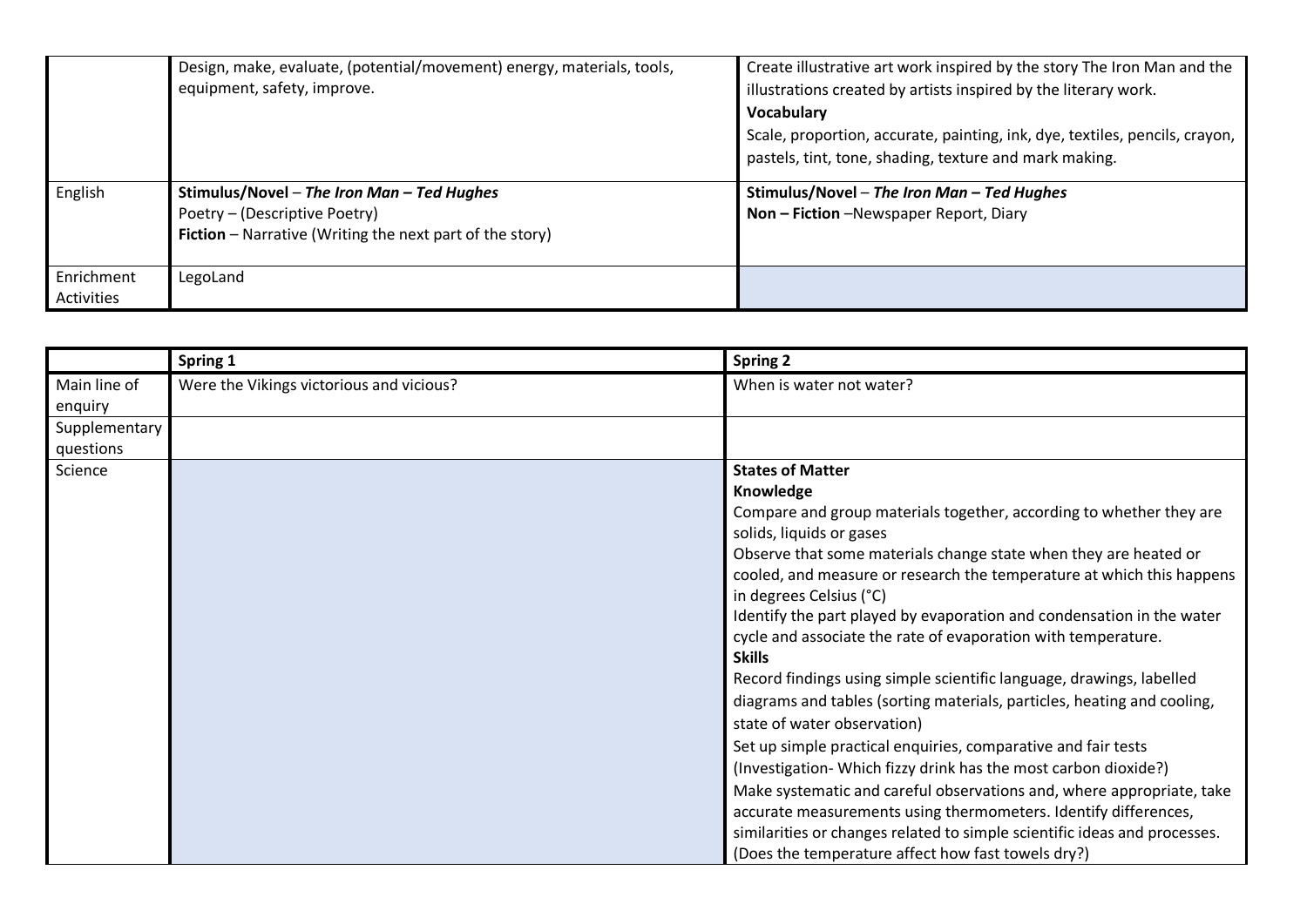|         |                                                                                  | Make predictions for new values, suggest improvements and raise         |
|---------|----------------------------------------------------------------------------------|-------------------------------------------------------------------------|
|         |                                                                                  | further questions                                                       |
|         |                                                                                  | <b>Vocabulary</b>                                                       |
|         |                                                                                  | Solids, liquids, gas, degrees Celsius, evaporation, condensation,       |
|         |                                                                                  | particles, melting, melting point, freezing, water vapour, material and |
|         |                                                                                  | vibration.                                                              |
| History | The Viking and Anglo-Saxon struggle for the Kingdom of England to the            |                                                                         |
|         | time of Edward the Confessor.                                                    |                                                                         |
|         | Knowledge                                                                        |                                                                         |
|         | Examples include                                                                 |                                                                         |
|         | Viking raids and invasion                                                        |                                                                         |
|         | Resistance by Alfred the Great and Athelstan, first king of England              |                                                                         |
|         | Further Viking invasions and Danegeld                                            |                                                                         |
|         | Anglo-Saxon laws and justice                                                     |                                                                         |
|         | Edward the Confessor and his death in 1066                                       |                                                                         |
|         | <b>Skills</b>                                                                    |                                                                         |
|         | Place events from period studied on a time line. Use terms related to the        |                                                                         |
|         | period and begin to date events. Understand more complex terms e.g.              |                                                                         |
|         | BC/AD. (timeline)                                                                |                                                                         |
|         | Use evidence to reconstruct life in time studied. Identify key features and      |                                                                         |
|         | events look for links and effects in time studied. Offer a reasonable            |                                                                         |
|         | explanation for some events. Develop a broad understanding of ancient            |                                                                         |
|         | civilisations. (research on various aspects of Viking life, e.g. Viking voyages, |                                                                         |
|         | Danegeld, etc.)                                                                  |                                                                         |
|         | Look at the evidence available begin to evaluate the usefulness of different     |                                                                         |
|         | sources. Use of text books and historical knowledge.                             |                                                                         |
|         | Use evidence to build up a picture of a past event. Choose relevant material     |                                                                         |
|         | to present a picture of one aspect of life in time past. (King Edward the        |                                                                         |
|         | Confessor Newspaper article)                                                     |                                                                         |
|         | Ask a variety of questions. (Hot seating activity)                               |                                                                         |
|         | Use the library, e-learning for research.                                        |                                                                         |
|         | Recall, select and organise historical information. (Newspaper                   |                                                                         |
|         | article/timeline)                                                                |                                                                         |
|         | Communicate their knowledge and understanding. (Newspaper article)               |                                                                         |
|         | <b>Vocabulary</b>                                                                |                                                                         |
|         | Raids, settlements, invasion, pagans, armour, sailors, Danegeld, law,            |                                                                         |
|         | justice, Dane-law, Lindisfarne, Kings, Wessex, trade.                            |                                                                         |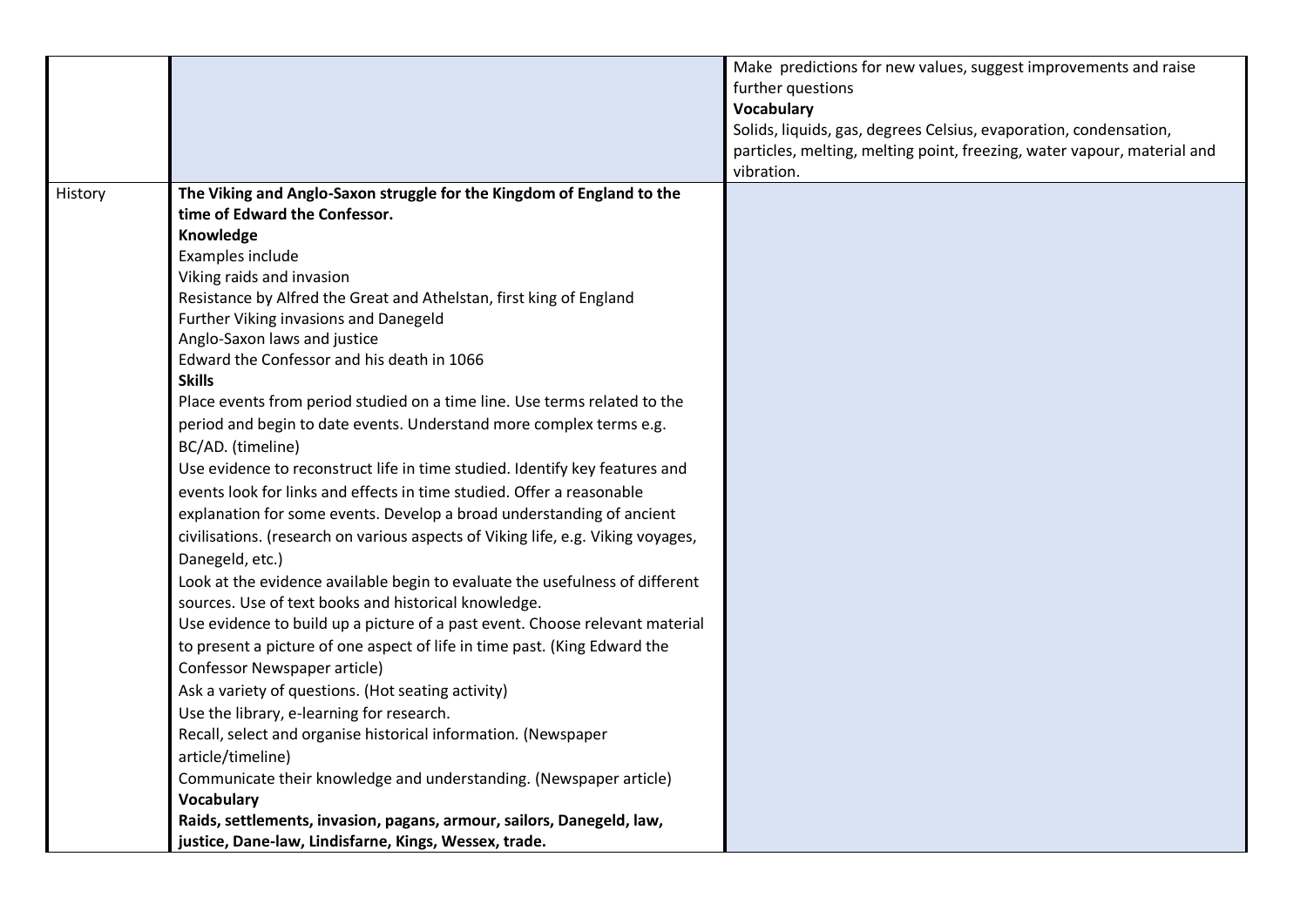| Geography | Where Anglo Saxons/Vikings came from, how they got here, why did they<br>settle here?                                                                                                                                                                                                                                                                       |                                                                                                                                                                                                                                                                                                                                                                                                                                                                                                                                                                                                          |
|-----------|-------------------------------------------------------------------------------------------------------------------------------------------------------------------------------------------------------------------------------------------------------------------------------------------------------------------------------------------------------------|----------------------------------------------------------------------------------------------------------------------------------------------------------------------------------------------------------------------------------------------------------------------------------------------------------------------------------------------------------------------------------------------------------------------------------------------------------------------------------------------------------------------------------------------------------------------------------------------------------|
|           | Geographical skills and fieldwork. Eg - physical features. Objectives also link<br>to those in Aut 2)<br>Knowledge                                                                                                                                                                                                                                          |                                                                                                                                                                                                                                                                                                                                                                                                                                                                                                                                                                                                          |
|           | Locate the world's countries, using maps to focus on Europe (including the<br>ocation of Russia) concentrating on their environmental regions, key physical<br>and human characteristics, countries, and major cities<br><b>Skills</b>                                                                                                                      |                                                                                                                                                                                                                                                                                                                                                                                                                                                                                                                                                                                                          |
|           | Use maps, atlases, globes and digital/computer mapping to locate countries<br>and describe features studied<br>Use the 8 points of a compass, 4- and 6-figure grid references, symbols and                                                                                                                                                                  |                                                                                                                                                                                                                                                                                                                                                                                                                                                                                                                                                                                                          |
|           | key (including the use of Ordnance Survey maps) to build their knowledge of<br>the United Kingdom and the wider world.<br>Vocabulary                                                                                                                                                                                                                        |                                                                                                                                                                                                                                                                                                                                                                                                                                                                                                                                                                                                          |
|           | Settlements, kingdom, Denmark, Sweden and Norway, United Kingdom,<br>Europe, Russia, Lindisfarne, towns, villages and England.                                                                                                                                                                                                                              |                                                                                                                                                                                                                                                                                                                                                                                                                                                                                                                                                                                                          |
| Art / DT  | <b>Art - Bayeaux Tapestry</b>                                                                                                                                                                                                                                                                                                                               | DT- Making high fibre biscuits                                                                                                                                                                                                                                                                                                                                                                                                                                                                                                                                                                           |
|           | Knowledge<br>To explore the art and embroidery used In the Bayeux Tapestry and the story<br>it tells of the Norman conquest including the relevant dates and history in<br>which it was created.<br>The techniques the story tellers and artists used and their significance in the<br>history of art.                                                      | Knowledge<br>To know which products/foods can help us to increase the fibre in our diets.<br>To know the potential consequences of not getting sufficient fibre in the<br>diet -> stomach ache/constipation/obesity (if you don't feel full you will<br>continue to eat even if that contains more than your daily energy<br>requirement). To know what the difference is between standard and<br>wholegrain ingredients -> more processing to remove the bran of the<br>wheat. To know why we need to ensure that the biscuit mixture is evenly<br>$divided \rightarrow \text{cooks at the same time.}$ |
|           | <b>Skills</b><br>Record from first hand observation, experience and imagination<br>Ask and answer questions about the starting points for their work.<br>Understand materials and processes used in making art, craft and design.<br>Sort objects according to material, colour and shape.<br>Put objects together to create a story picture.<br>Vocabulary | <b>Skills</b><br>Explore and evaluate a typical child's diet to identify foods/ingredients<br>which contain fibre and then rank. Create an adapted recipe for a high fibre<br>biscuit which includes a cross sectional diagram with some annotation,<br>including a list of ingredients. Use tools and equipment safely with the<br>correct technique (e.g. mixing/beating/dividing) to produce their product.<br>Demonstrate clear understanding of hand hygiene and safety prior to any<br>food handling/practical activity.                                                                           |
|           | Anglo-Saxon, arrow, battle, cavalry, conqueror, embroidery, England, France,<br>Battle of Hastings, Normandy, Normans, tapestry and yarn.                                                                                                                                                                                                                   | <b>Vocabulary</b><br>Eatwell Guide / Balance, Fibre, Wholegrain, Wholemeal, Digestive tract,<br>Constipation, Absorption, Peristaltic, Waste product, Satiety.                                                                                                                                                                                                                                                                                                                                                                                                                                           |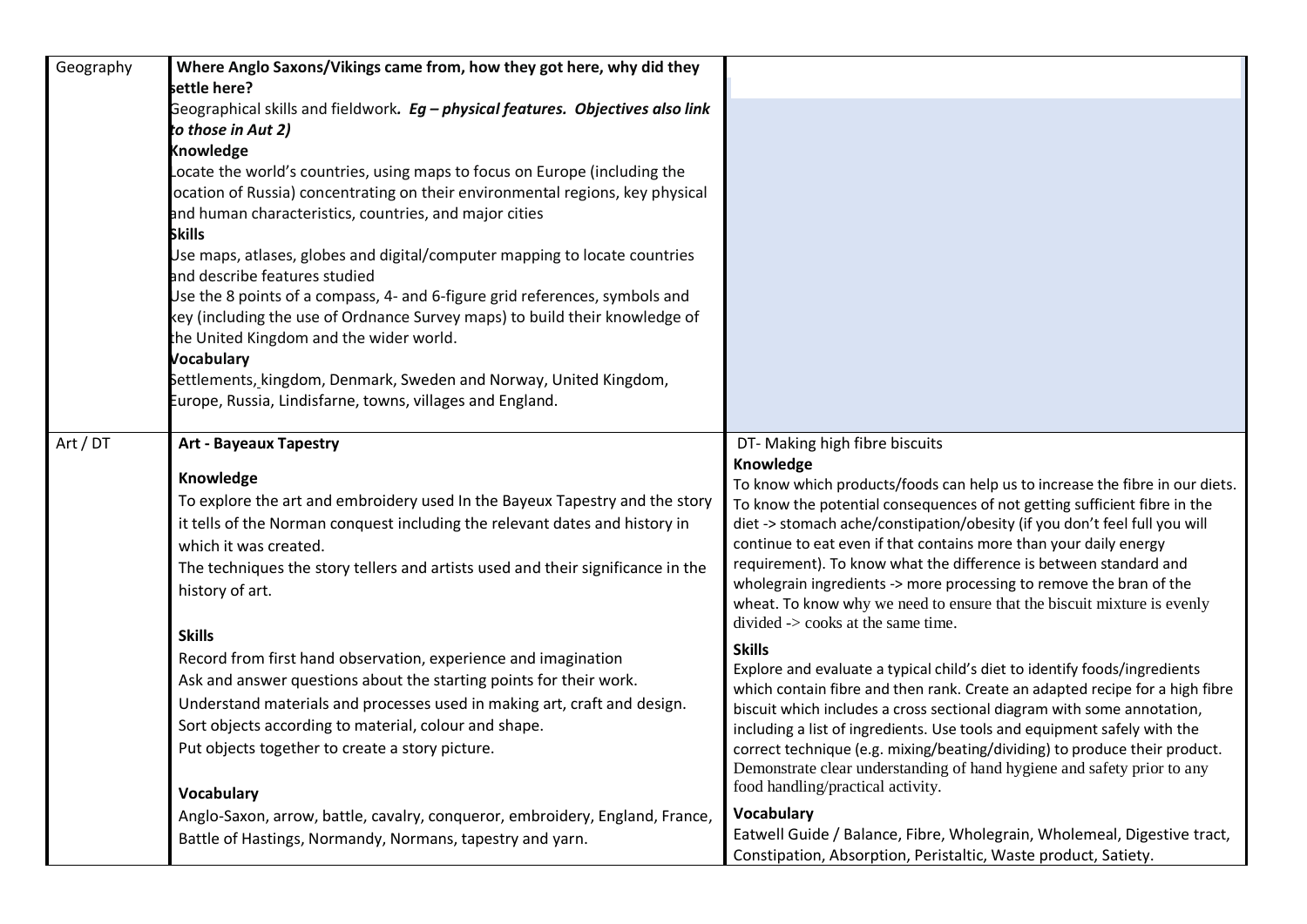| English    | Stimulus: Viking at school - Jeremy Strong | Stimulus: Viking at school - Jeremy Strong     |
|------------|--------------------------------------------|------------------------------------------------|
|            | Narrative: Play Script                     | Narrative: (write an alternative ending)       |
|            | Non-fiction: Biography                     | Non-fiction: Recounts - School council minutes |
|            |                                            | Poetry - Beowulf, Kennings                     |
| Enrichment | Viking Workshop                            |                                                |
| Activities |                                            |                                                |

|               | Summer 1                                                                       | Summer 2                                                        |
|---------------|--------------------------------------------------------------------------------|-----------------------------------------------------------------|
| Main line of  | Why are rainforests important for us all?                                      | How did the Kingdom of Benin become part of the British Empire? |
| enquiry       |                                                                                |                                                                 |
| Supplementary |                                                                                |                                                                 |
| questions     |                                                                                |                                                                 |
| Science       | Living things and their habitats                                               |                                                                 |
|               | Knowledge                                                                      |                                                                 |
|               | Recognise that living things can be grouped in a variety of ways               |                                                                 |
|               | Explore and use classification keys to help group, identify and name a variety |                                                                 |
|               | of living things in their local and wider environment                          |                                                                 |
|               | Recognise that environments can change and that this can sometimes pose        |                                                                 |
|               | dangers to living things                                                       |                                                                 |
|               | <b>Skills</b>                                                                  |                                                                 |
|               | Ask relevant questions and use different types of scientific enquiries to      |                                                                 |
|               | answer them. Gather, record, classify and present data in a variety of ways to |                                                                 |
|               | help in answering questions (Grouping animals and classification keys).        |                                                                 |
|               | Record findings using simple scientific language, drawings, labelled diagrams, |                                                                 |
|               | keys, bar charts, and tables (animal groups- Venn diagram, food chains)        |                                                                 |
|               | <b>Vocabulary</b>                                                              |                                                                 |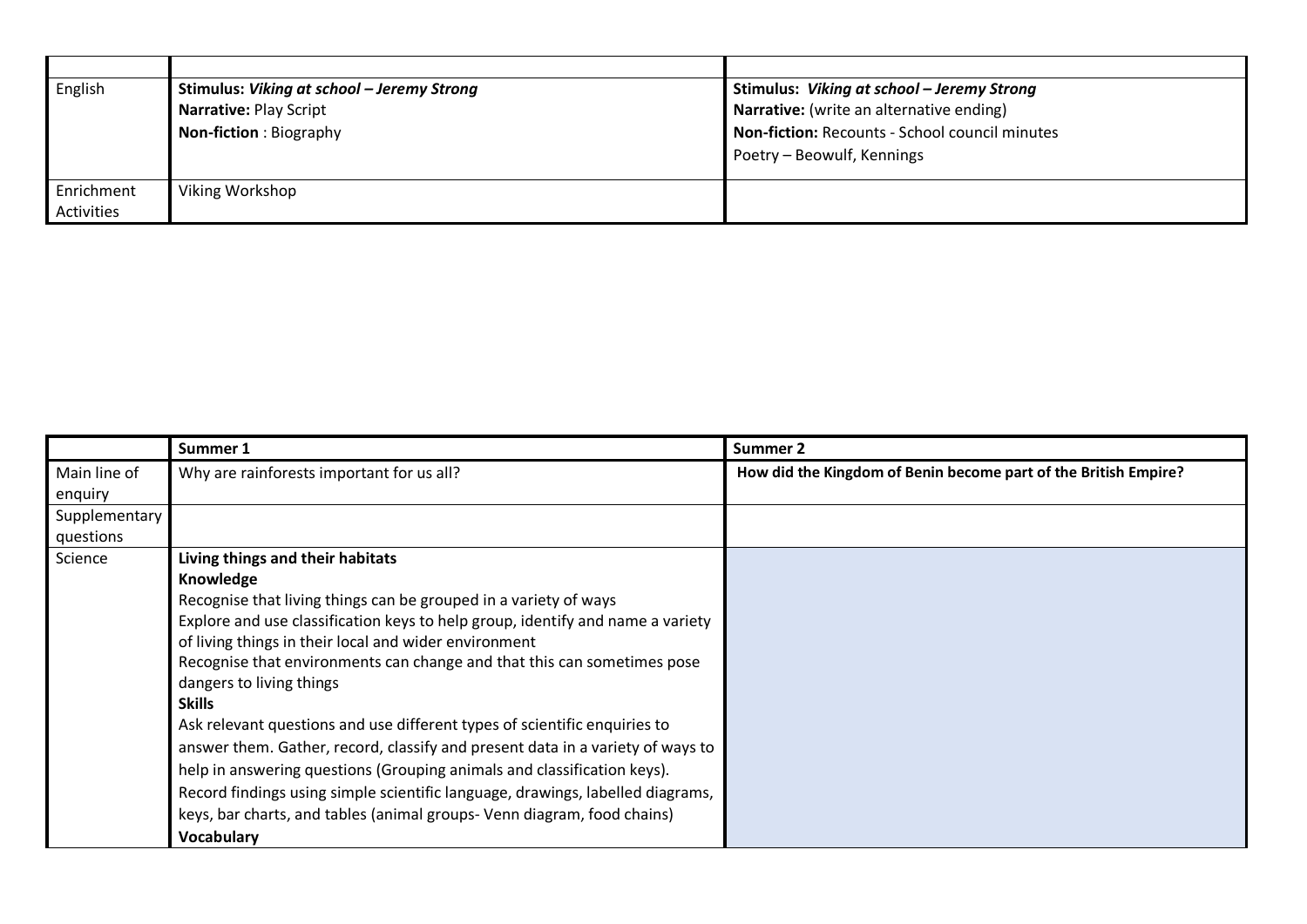|         | Climate, Polar, Temperate, Arid, Tropical, Mediterranean, Mountains,<br>equator, rainforest, deforestation, canopy, understory, forest floor,<br>emergent, Venn diagram, tropics of Cancer and Capricorn.                                                                                                                                                                                                                                                                                                                                                                                                                                                                                                                                                                                                                                                                                                         |                                                                                                                                                                                                                                                                                                                                                                                                                                                                                                                                                                                                                                                                                                                                           |
|---------|-------------------------------------------------------------------------------------------------------------------------------------------------------------------------------------------------------------------------------------------------------------------------------------------------------------------------------------------------------------------------------------------------------------------------------------------------------------------------------------------------------------------------------------------------------------------------------------------------------------------------------------------------------------------------------------------------------------------------------------------------------------------------------------------------------------------------------------------------------------------------------------------------------------------|-------------------------------------------------------------------------------------------------------------------------------------------------------------------------------------------------------------------------------------------------------------------------------------------------------------------------------------------------------------------------------------------------------------------------------------------------------------------------------------------------------------------------------------------------------------------------------------------------------------------------------------------------------------------------------------------------------------------------------------------|
|         | Animals, including humans<br>Knowledge<br>Describe the simple functions of the basic parts of the digestive system in<br>humans<br>Identify the different types of teeth in humans and their simple functions<br>Construct and interpret a variety of food chains, identifying producers,<br>predators and prey<br><b>Skills</b><br>Record findings using simple scientific language, drawings, labelled diagrams,<br>keys, bar charts, and tables. Use straightforward scientific evidence to<br>answer questions or to support their findings (animal groups- Venn diagram,<br>food chains)<br><b>Vocabulary</b><br>Food chains, producer, predator, prey, molar, premolar, incisor, wisdom,<br>teeth, canine, salivary glands, gall bladder, duodenum, large intestines,<br>rectum, anus, small intestine, pancreas, stomach, liver, oesophagus, tongue,<br>mouth, fish, reptiles, birds, mammals, amphibians. |                                                                                                                                                                                                                                                                                                                                                                                                                                                                                                                                                                                                                                                                                                                                           |
| History |                                                                                                                                                                                                                                                                                                                                                                                                                                                                                                                                                                                                                                                                                                                                                                                                                                                                                                                   | <b>Benin</b><br>Knowledge<br>The culture contrasts with that of British society. After Benin empire<br>started trading with European merchants it would eventually become a<br>British colony itself and form part of the British empire. The Benin<br>Empire made great achievements in pre-European years including<br>technology, architecture, astronomy and town-planning. Benin went<br>into decline during the 18th century CE as the kingdom was racked by<br>civil wars, and it was ultimately conquered by the British in 1897 CE.<br>Palm oil is now the world's most popular vegetable oil, accounting for<br>one-third of global consumption. This demand has impacted the<br>environment causing deforestation to increase. |
|         |                                                                                                                                                                                                                                                                                                                                                                                                                                                                                                                                                                                                                                                                                                                                                                                                                                                                                                                   | <b>Skills</b><br>Make comparisons with previously studied time periods (Anglo-Saxons<br>and Vikings) e.g. religion and rulers. Explore a range of sources to see                                                                                                                                                                                                                                                                                                                                                                                                                                                                                                                                                                          |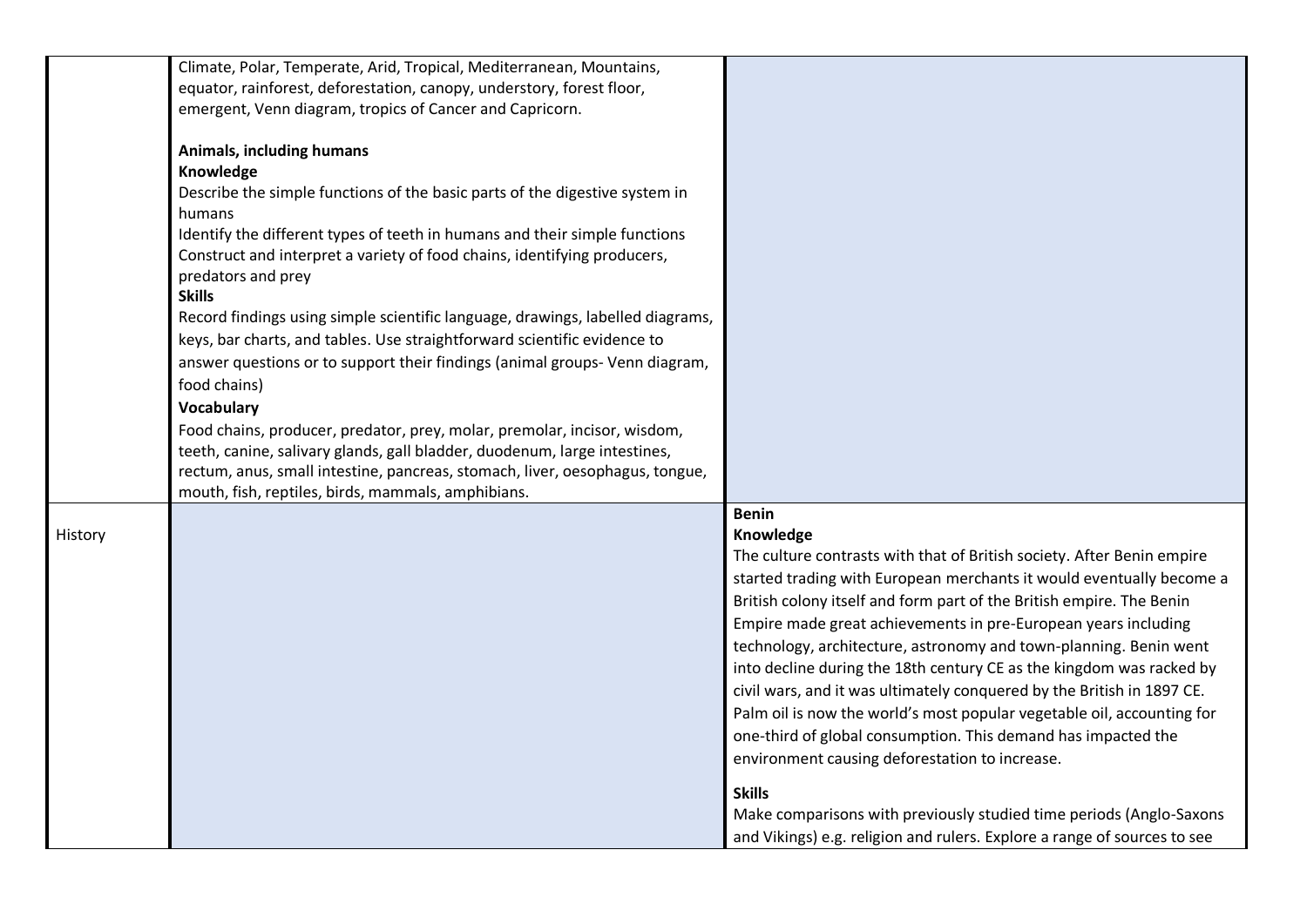|           |                                                                                                                                                                                                                                                                                                                                                     | what life was like then and compare it to now. Place events from the<br>period studied on a timeline. Use terms related to the period and begin<br>to date events. Understand more complex terms, e.g. BCE/CE. How the<br>art of the Benin society challenged the world's perception of African art.<br>Identify key features and events, look for links and effects in time<br>studied. Offer a reasonable explanation for some events. Develop a<br>broad understanding of ancient civilisations.                                                                                                                                                                                                                                                                                                                                    |
|-----------|-----------------------------------------------------------------------------------------------------------------------------------------------------------------------------------------------------------------------------------------------------------------------------------------------------------------------------------------------------|----------------------------------------------------------------------------------------------------------------------------------------------------------------------------------------------------------------------------------------------------------------------------------------------------------------------------------------------------------------------------------------------------------------------------------------------------------------------------------------------------------------------------------------------------------------------------------------------------------------------------------------------------------------------------------------------------------------------------------------------------------------------------------------------------------------------------------------|
|           |                                                                                                                                                                                                                                                                                                                                                     | <b>Vocabulary</b><br>Ancestor, banish, citizen, civil war, fable, exile, empire, slave, symbol, oil<br>palms, sacred, rituals, shrine.                                                                                                                                                                                                                                                                                                                                                                                                                                                                                                                                                                                                                                                                                                 |
| Geography |                                                                                                                                                                                                                                                                                                                                                     | <b>Benin</b><br>Knowledge<br>Place knowledge - understand geographical similarities and differences<br>through the study of human and physical geography of a region of the<br>United Kingdom, a region in a European country and a region within<br>North or South America (Place study - rainforests)<br><b>Skills</b><br>Identify the position and significance of Equator, Northern Hemisphere,<br>Southern Hemisphere, the Tropics of Cancer and Capricorn (Rainforest)<br>Vocabulary<br>Human and physical geography<br>Describe and understand key aspects of:<br>Physical geography, including: climate zones, biomes and vegetation<br>belts, rivers and mountains, Savannah, coral, Gourd (one of various<br>plants related to pumpkins and melons which produce a fruit with a<br>hard shell), Molten, oil palms, plateaus. |
| Art / DT  | <b>Rainforest drawings- Art</b><br>Knowledge<br>To explore imagery used in Art works created by artists whose work is<br>inspired through observing the natural world found in the rainforest. The<br>children will also identify the techniques the rainforest artists have used and<br>their significance in the history of art.<br><b>Skills</b> | Rainforest Artists - screen printing-DT<br>Knowledge<br>To be able to name two types of printing. To know what a screen<br>printing is and how to create something using one. To name and identify<br>which materials and tools they need/use for this task.<br><b>Skills</b><br>Research and explore to find a wide range of screen printed products i.e.                                                                                                                                                                                                                                                                                                                                                                                                                                                                             |
|           | Record from first hand observation, experience and imagination. Children are<br>to ask and answer questions about the starting points for their work.                                                                                                                                                                                               | not just clothing, other industries too. Identify design criteria for a                                                                                                                                                                                                                                                                                                                                                                                                                                                                                                                                                                                                                                                                                                                                                                |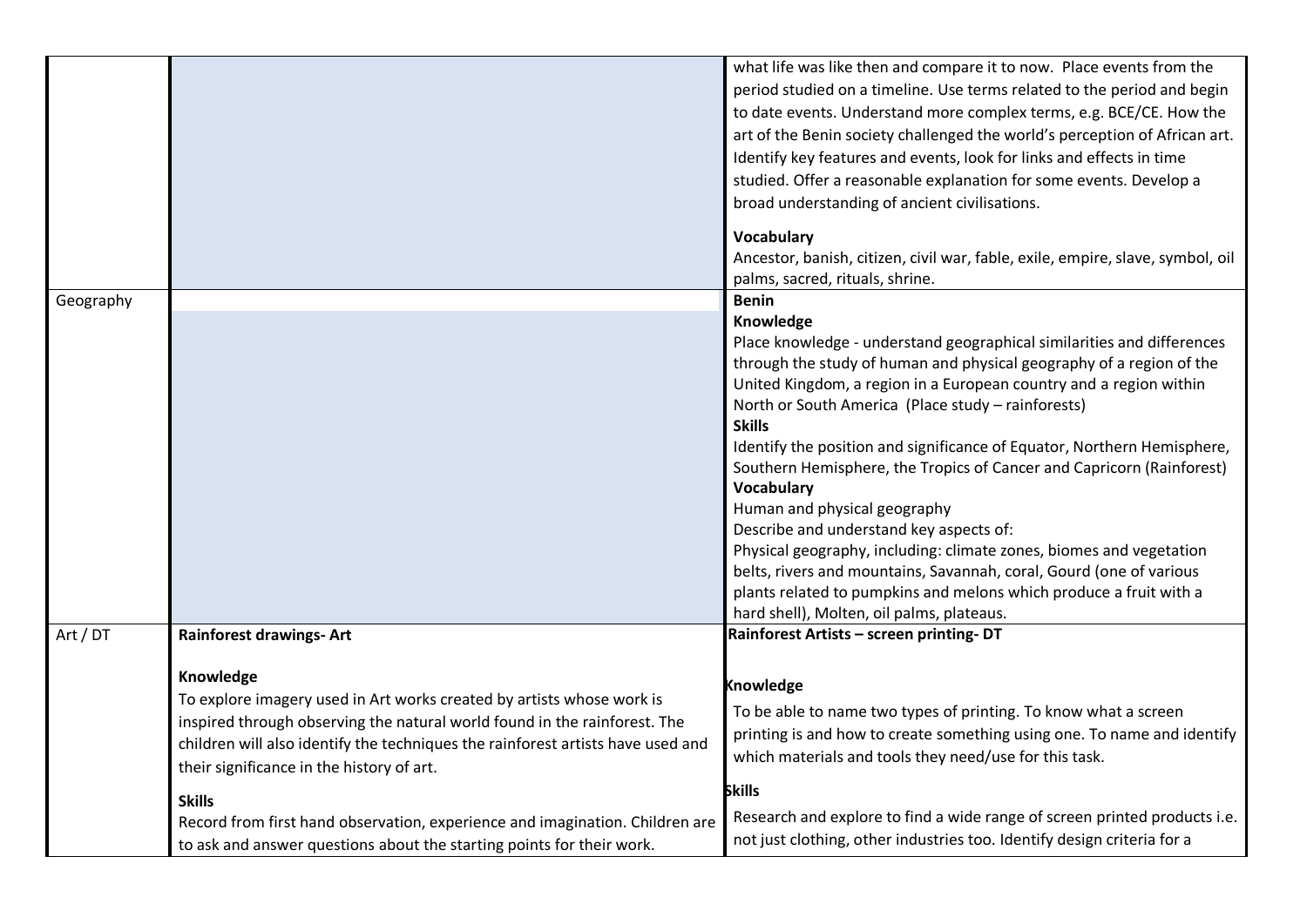|                          | Understand materials and processes used in making art, craft and design.<br>Sort objects according to material, colour and shape. To create a piece of<br>observational art work or a piece of design inspired by the nature found in<br>the rainforest.<br>Vocabulary<br>Observe, tropical, plants, animals, marks, outline, charcoal, chalk pastels, | successful screen printed product. Create a written / drawing for a<br>design with clear annotation e.g. explain the stencilling/design used and<br>its significance. Create a stencil which can be used as a silhouette with<br>the screen ensuring the correct orientation if using letters/numbers. Use<br>tools (glue/screen/scissors) and equipment safely and accurately to<br>effect an appealing, purposeful and functional design with a clear target<br>market. Support children who demonstrate fine motor skills to try one |
|--------------------------|--------------------------------------------------------------------------------------------------------------------------------------------------------------------------------------------------------------------------------------------------------------------------------------------------------------------------------------------------------|-----------------------------------------------------------------------------------------------------------------------------------------------------------------------------------------------------------------------------------------------------------------------------------------------------------------------------------------------------------------------------------------------------------------------------------------------------------------------------------------------------------------------------------------|
|                          | blend, smudge, scruffito.                                                                                                                                                                                                                                                                                                                              | or more of the following:<br>(a) create more detailed designs with multiple silhouettes.<br>(b) sketch the design onto the screen by hand and then hand paint the<br>decoupage medium to create a silhouette (this would only be for<br>exceptionally advanced artists)<br><b>Vocabulary</b><br>Screen print /Ink / Design / Stencil / Sealing / Embroidery Hoops /<br>Silhouette / Mortise mask / Sheer woven fabric / Decoupage medium                                                                                                |
| English                  | Stimulus: The Great Kapok Tree - Lynne Cherry<br><b>Narrative: Persuasive Writing</b><br><b>Poetry: Animal Poetry</b>                                                                                                                                                                                                                                  | Stimulus: Stories from another culture -Rama and Sita<br><b>Non-Fiction: Fact File</b><br><b>Narrative: Setting Description</b>                                                                                                                                                                                                                                                                                                                                                                                                         |
| Enrichment<br>Activities | London Zoo                                                                                                                                                                                                                                                                                                                                             |                                                                                                                                                                                                                                                                                                                                                                                                                                                                                                                                         |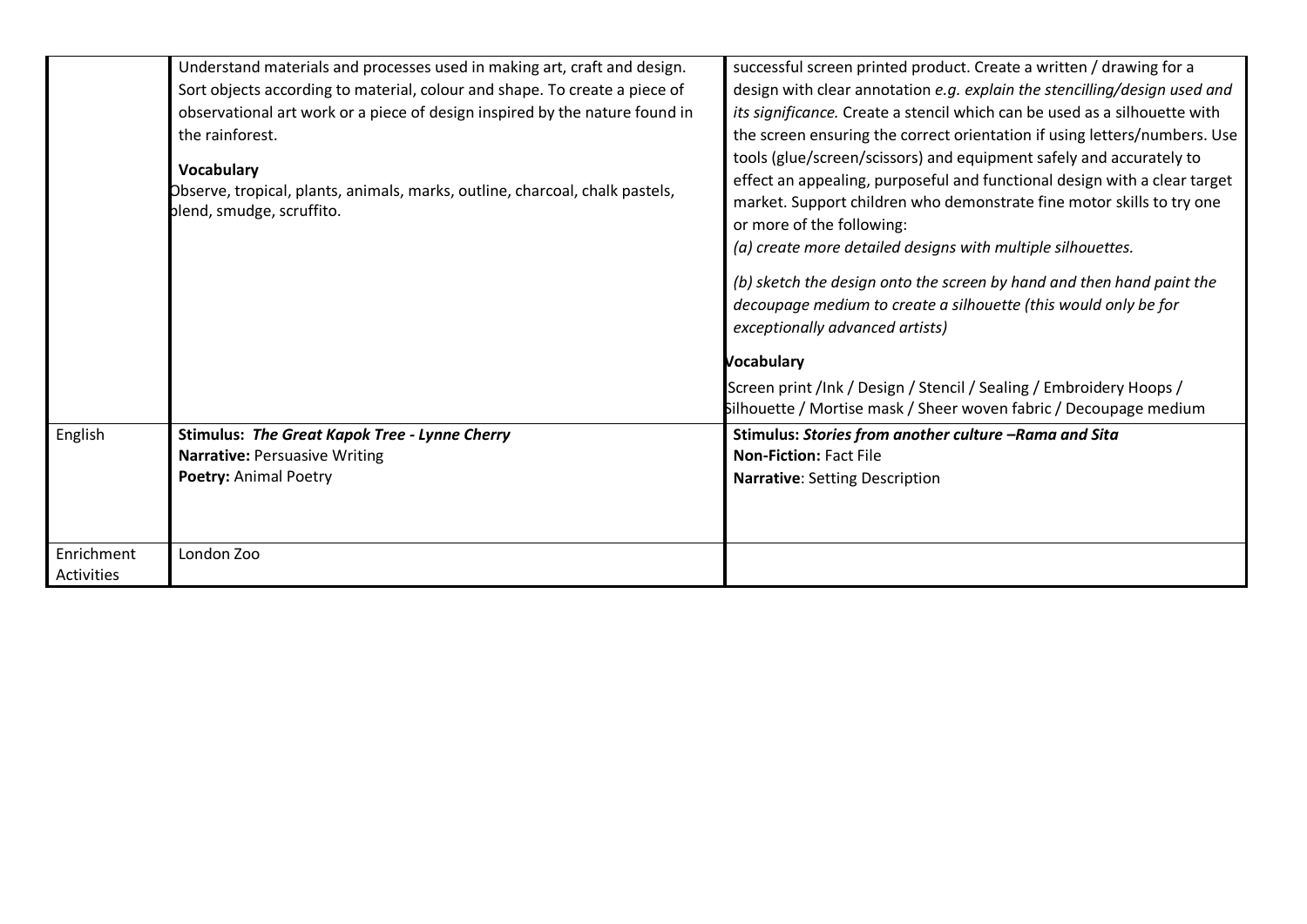#### Art and Design

To create sketch books to record their observations and use them to review and revisit ideas

 To improve their mastery of art and design techniques, including drawing, painting and sculpture with a range of materials [for example, pencil, charcoal, paint, clay] About great artists, architects and designers in history

#### Design and Technology

#### Design

Use research and develop design criteria to inform the design of innovative, functional, appealing products that are fit for purpose, aimed at particular individuals or groups Generate, develop, model and communicate their ideas through discussion, annotated sketches, cross-sectional and exploded diagrams, prototypes, pattern pieces and computer-aided design

#### Make

Select from and use a wider range of tools and equipment to perform practical tasks [for example, cutting, shaping, joining and finishing], accurately Select from and use a wider range of materials and components, including construction materials, textiles and ingredients, according to their functional properties and aesthetic qualities

#### Evaluate

Investigate and analyse a range of existing products Evaluate their ideas and products against their own design criteria and consider the views of others to improve their work Understand how key events and individuals in design and technology have helped shape the world

Technical knowledge

Apply their understanding of how to strengthen, stiffen and reinforce more complex structures Understand and use mechanical systems in their products [for example, gears, pulleys, cams, levers and linkages] Understand and use electrical systems in their products [for example, series circuits incorporating switches, bulbs, buzzers and motors] Apply their understanding of computing to program, monitor and control their products.

# Geography

# Locational knowledge

Locate the world's countries, using maps to focus on Europe (including the location of Russia) and North and South America, concentrating on their environmental regions, key physical and human characteristics, countries, and major cities

Name and locate counties and cities of the United Kingdom, geographical regions and their identifying human and physical characteristics, key topographical features (including hills, mountains, coasts and rivers), and land-use patterns; and understand how some of these aspects have changed over time

Identify the position and significance of latitude, longitude, Equator, Northern Hemisphere, Southern Hemisphere, the Tropics of Cancer and Capricorn, Arctic and Antarctic Circle, the Prime/Greenwich Meridian and time zones (including day and night)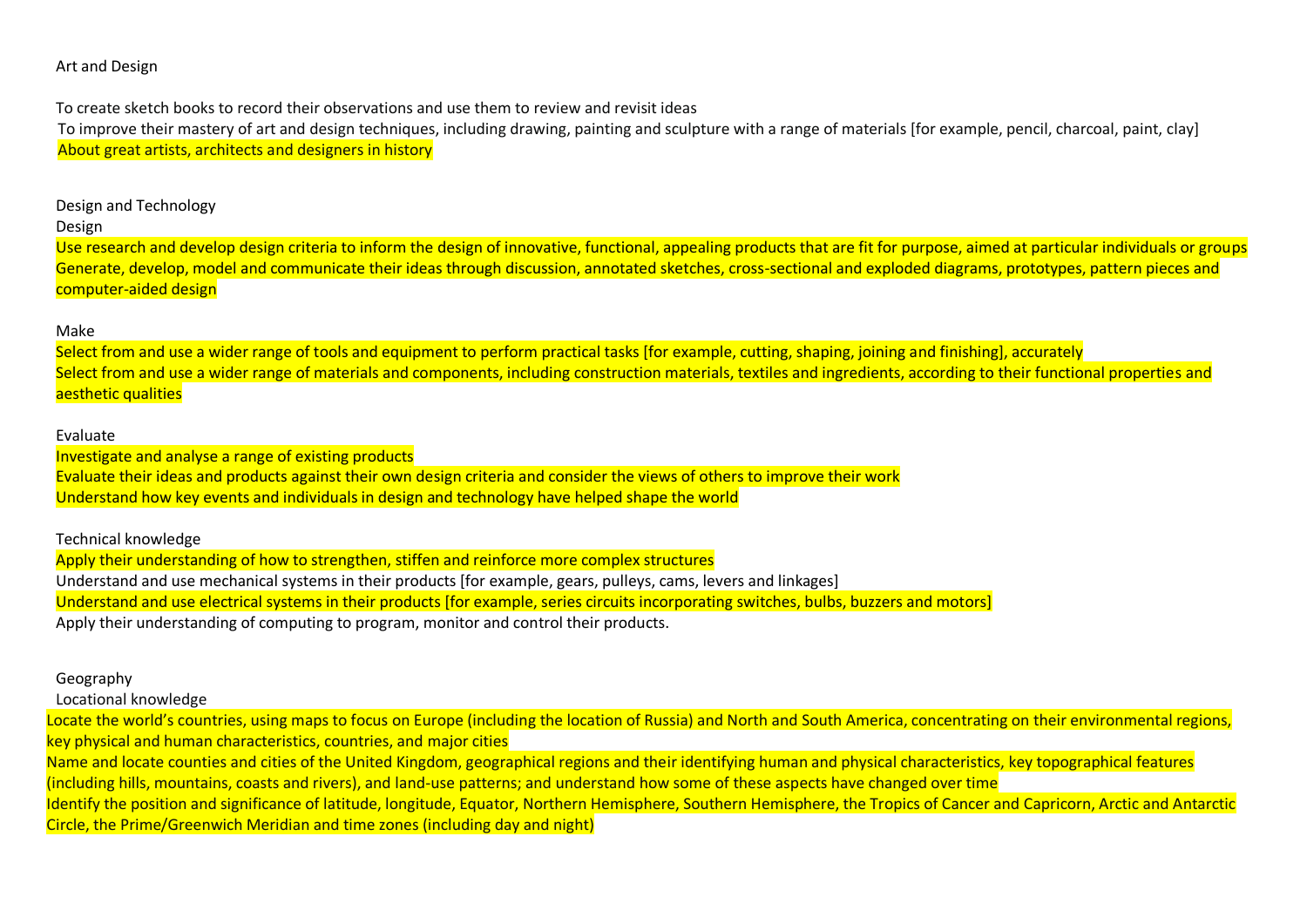# Place knowledge

Understand geographical similarities and differences through the study of human and physical geography of a region of the United Kingdom, a region in a European country, and a region in North or South America

# Human and physical geography

Describe and understand key aspects of:

Physical geography, including: climate zones, biomes and vegetation belts, rivers, mountains, volcanoes and earthquakes, and the water cycle Human geography, including: types of settlement and land use, economic activity including trade links, and the distribution of natural resources including energy, food, minerals and water

Geographical skills and fieldwork

Use maps, atlases, globes and digital/computer mapping to locate countries and describe features studied

Use the 8 points of a compass, 4- and 6-figure grid references, symbols and key (including the use of Ordnance Survey maps) to build their knowledge of the United Kingdom and the wider world

Use fieldwork to observe, measure record and present the human and physical features in the local area using a range of methods, including sketch maps, plans and graphs, and digital technologies

# History

Changes in Britain from the Stone Age to the Iron Age. Examples include: Late Neolithic hunter-gatherers and early farmers, for example, Skara Brae Bronze Age religion, technology and travel, for example, Stonehenge Iron Age hill forts: tribal kingdoms, farming, art and culture

The Roman Empire and its impact on Britain. Examples include: Julius Caesar's attempted invasion in 55-54 BC The Roman Empire by AD 42 and the power of its army Successful invasion by Claudius and conquest, including Hadrian's Wall British resistance, for example, Boudica 'Romanisation' of Britain: sites such as Caerwent and the impact of technology, culture and beliefs, including early Christianity

British settlement by Anglo Saxons and Scots. Examples include: Roman withdrawal from Britain in c. AD 410 and the fall of the western Roman Empire Britain's settlement by Anglo-Saxons and Scots. Examples include: Scots invasions from Ireland to north Britain (now Scotland) Anglo-Saxon invasions, settlements and kingdoms: place names and village life Anglo-Saxon art and culture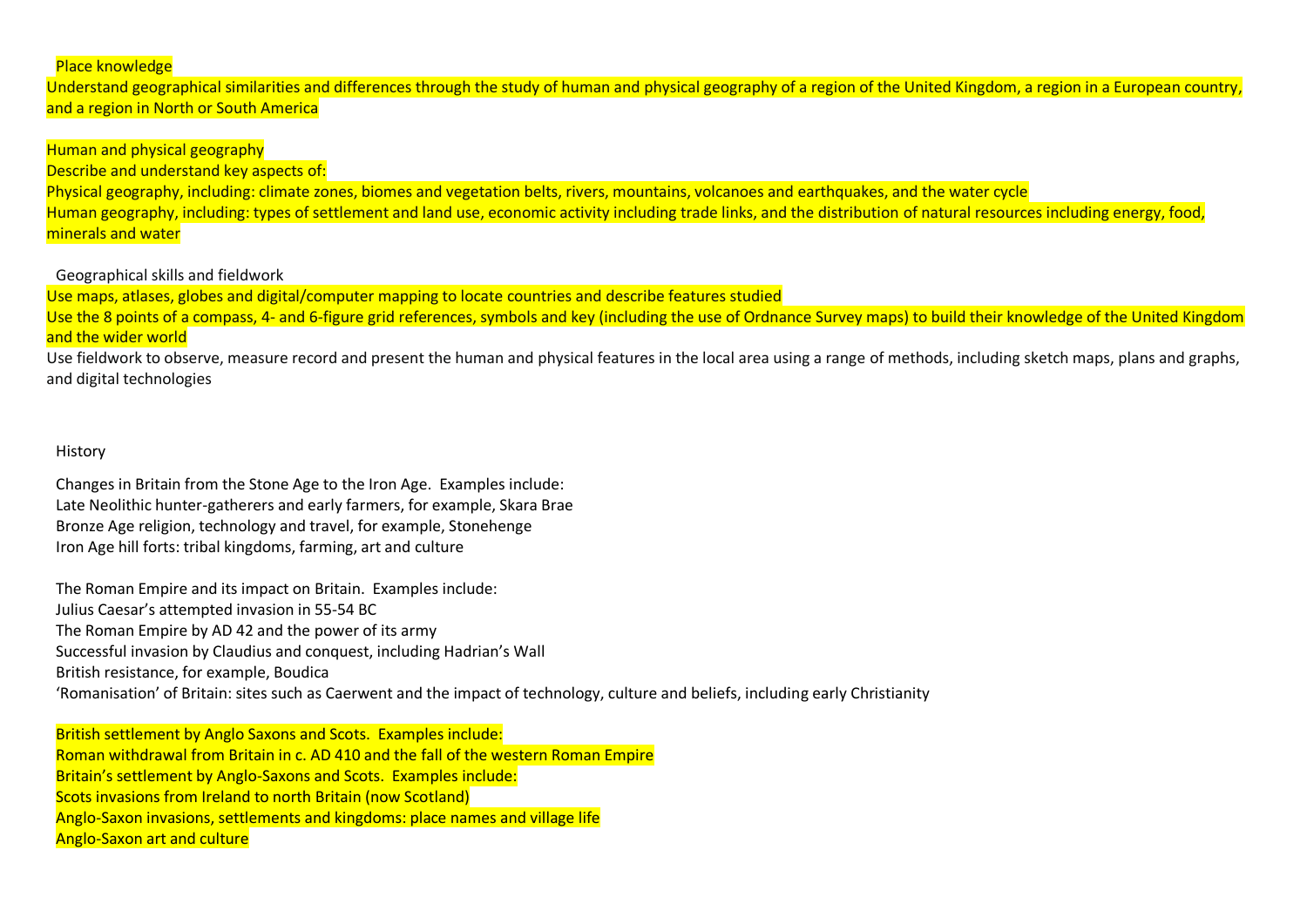# Christian conversion – Canterbury, Iona and Lindisfarne

The Viking and Anglo-Saxon struggle for the Kingdom of England to the time of Edward the Confessor. Examples include Viking raids and invasion Resistance by Alfred the Great and Athelstan, first king of England Further Viking invasions and Danegeld Anglo-Saxon laws and justice Edward the Confessor and his death in 1066

A local history study. Examples include A depth study linked to one of the British areas of study listed above A study over time tracing how several aspects of national history are reflected in the locality (this can go beyond 1066) A study of an aspect of history or a site dating from a period beyond 1066 that is significant in the locality.

A study of an aspect or theme in British history that extends pupils' chronological knowledge beyond 1066. Examples include The changing power of monarchs using case studies such as John, Anne and Victoria Changes in an aspect of social history, such as crime and punishment from the Anglo-Saxons to the present or leisure and entertainment in the 20th Century The legacy of Greek or Roman culture (art, architecture or literature) on later periods in British history, including the present day A significant turning point in British history, for example, the first railways or the Battle of Britain

The achievements of the earliest civilizations – an overview of where and when the first civilizations appeared and a depth study of one of the following: Ancient Sumer; The Indus Valley; Ancient Egypt; The Shang Dynasty of Ancient China Ancient Greece – a study of Greek life and achievements and their influence on the western world

A non-European society that provides contrasts with British history – one study chosen from: early Islamic civilization, including a study of Baghdad c. AD 900; Mayan civilization c. AD 900; Benin (West Africa) c. AD 900-1300.

#### Science

### States of Matter

Compare and group materials together, according to whether they are solids, liquids or gases Observe that some materials change state when they are heated or cooled, and measure or research the temperature at which this happens in degrees Celsius (°C) Identify the part played by evaporation and condensation in the water cycle and associate the rate of evaporation with temperature.

# **Electricity**

Identify common appliances that run on electricity

Construct a simple series electrical circuit, identifying and naming its basic parts, including cells, wires, bulbs, switches and buzzers Identify whether or not a lamp will light in a simple series circuit, based on whether or not the lamp is part of a complete loop with a battery Recognise that a switch opens and closes a circuit and associate this with whether or not a lamp lights in a simple series circuit